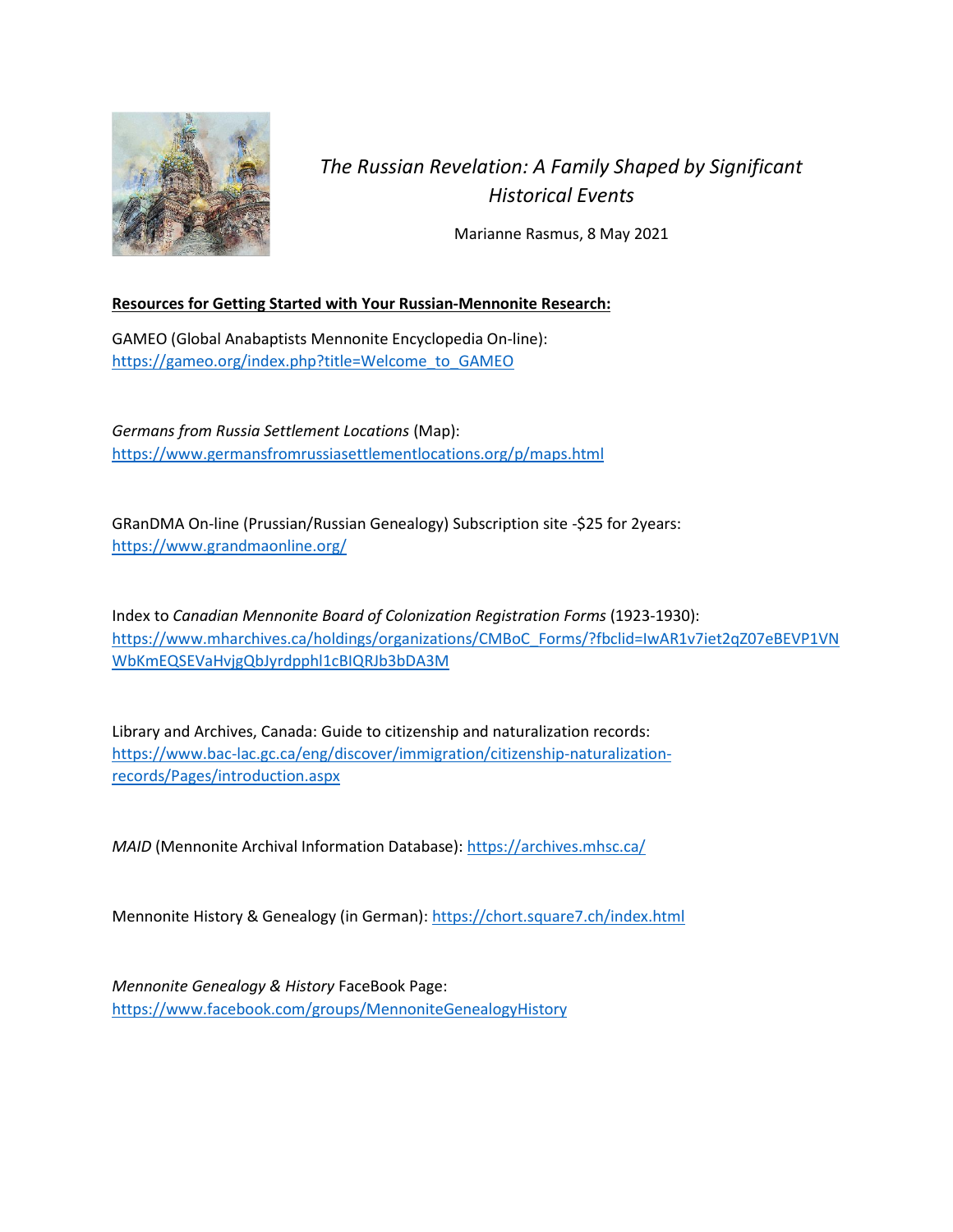White borscht Recipe from the *Mennonite Village Museum Cookbook*, Derksen Printers, Steinbach, MB, 1981, pg. 45

tastes<br>tile ciardinaisie **BORSCHT I** There are many variations of this popular vegetable soup. Again, the recipe was varied to suit the tastes of the family and to accommodate the inventory of the kitchen cupboard. Mennonite Borscht that is popular in the Southern Manitoba region is made with green cabbage, meat stock (beef or ham), potatoes, tomatoes and cream. Make a soup stock from the meatiest soup bones to be found. Or if a meatier soup is desired, use stewing beef or other cuts in making the stock. This meat should be cooked until tender, about 11/2 hours. Add enough water to make 2 quarts of stock. Then, Add: 1 head cabbage, cut up 1 bunch parsley 1 tbsp. salt (or to taste) 1/4 tsp. pepper 4 medium onions 2 carrots, chopped **3 medium potatoes** 1 bunch of dill Cook this together until the vegetables are tender. When the vegetables are tender add: 1 cup tomatoes, cut up Just before serving stir in 1/2 cup sour cream.